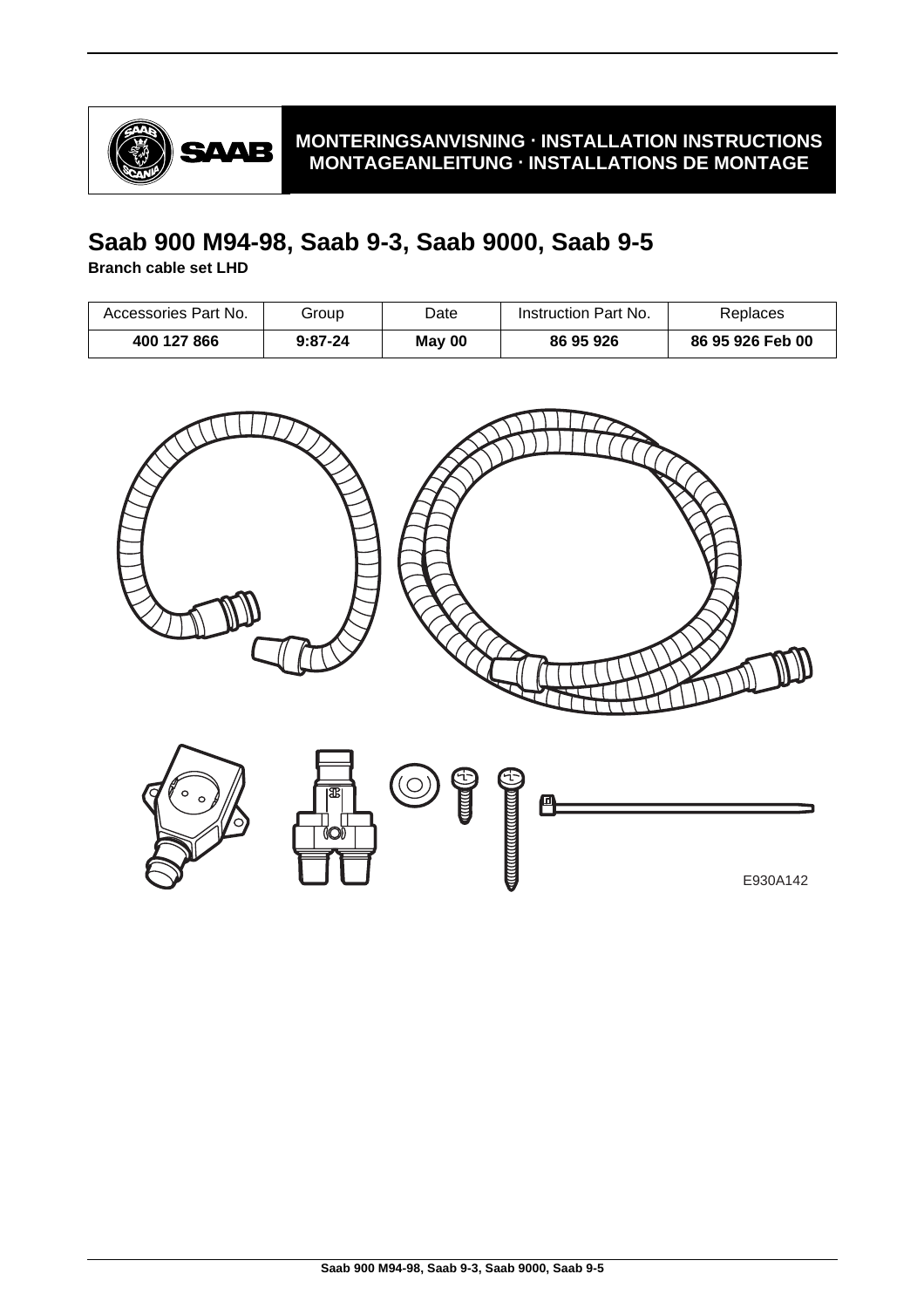

- 1 Branch connector
- 2 220 V socket
- 3 Connecting cable
- 4 Connecting cable
- 5 Grommet
- 6 Screw (2)
- 7 Cable tie (10)
- 8 Screw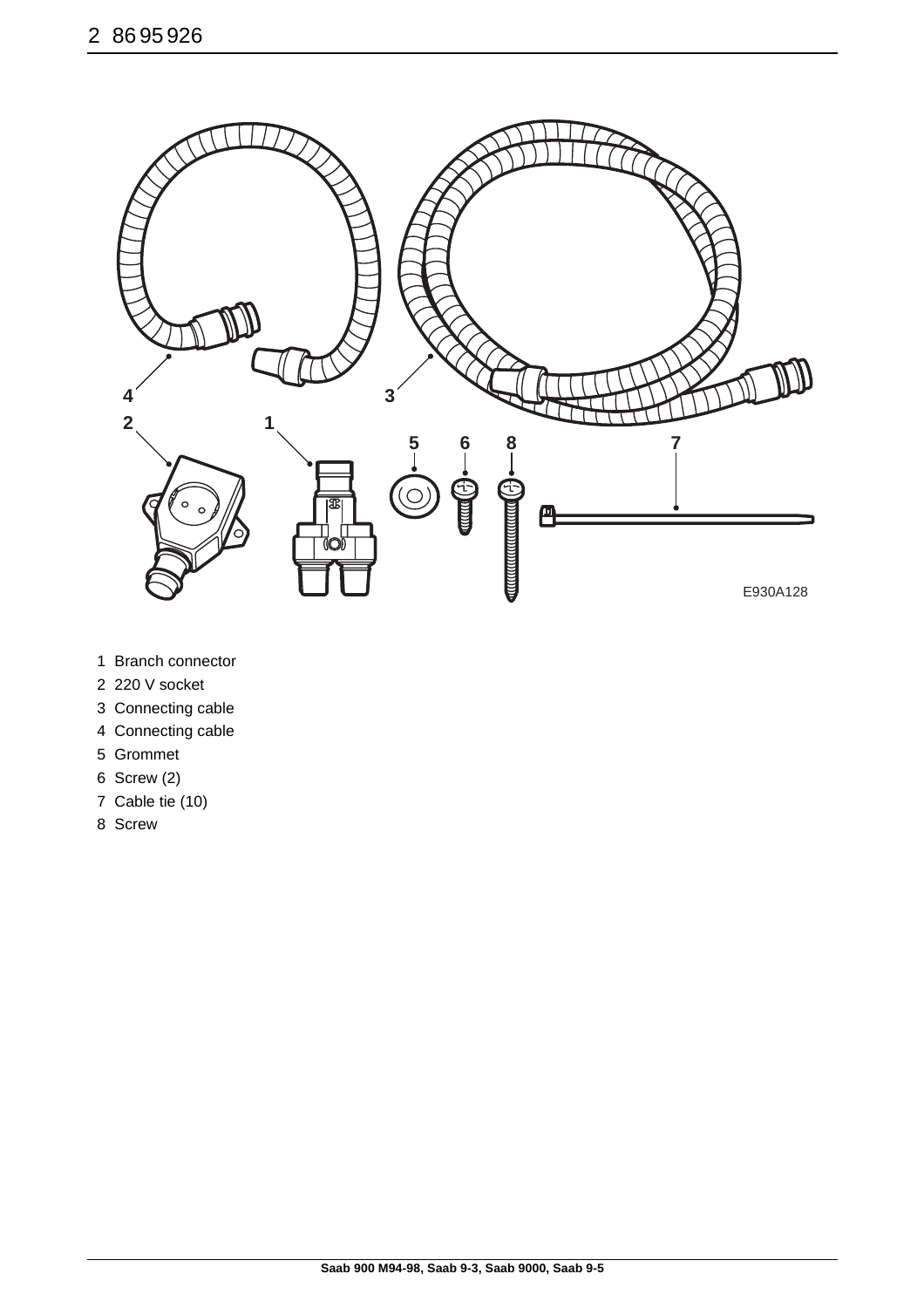

#### **Saab 900 M94-M98, Saab 9-3**

**WARNING**

It is essential that the extension cable O-rings are lubricated before fitting and that all connections are pressed home properly.

- 1 **With cruise control (B204/B234):** Dismantle the cruise control module by unplugging the connector and undoing the nuts. Lift away the control module.
- 2 Remove tape and fastenings at the bulkhead grommet.
- 3 Remove the glove box and the air duct to the right-hand side air vent and fold back the insulating mat.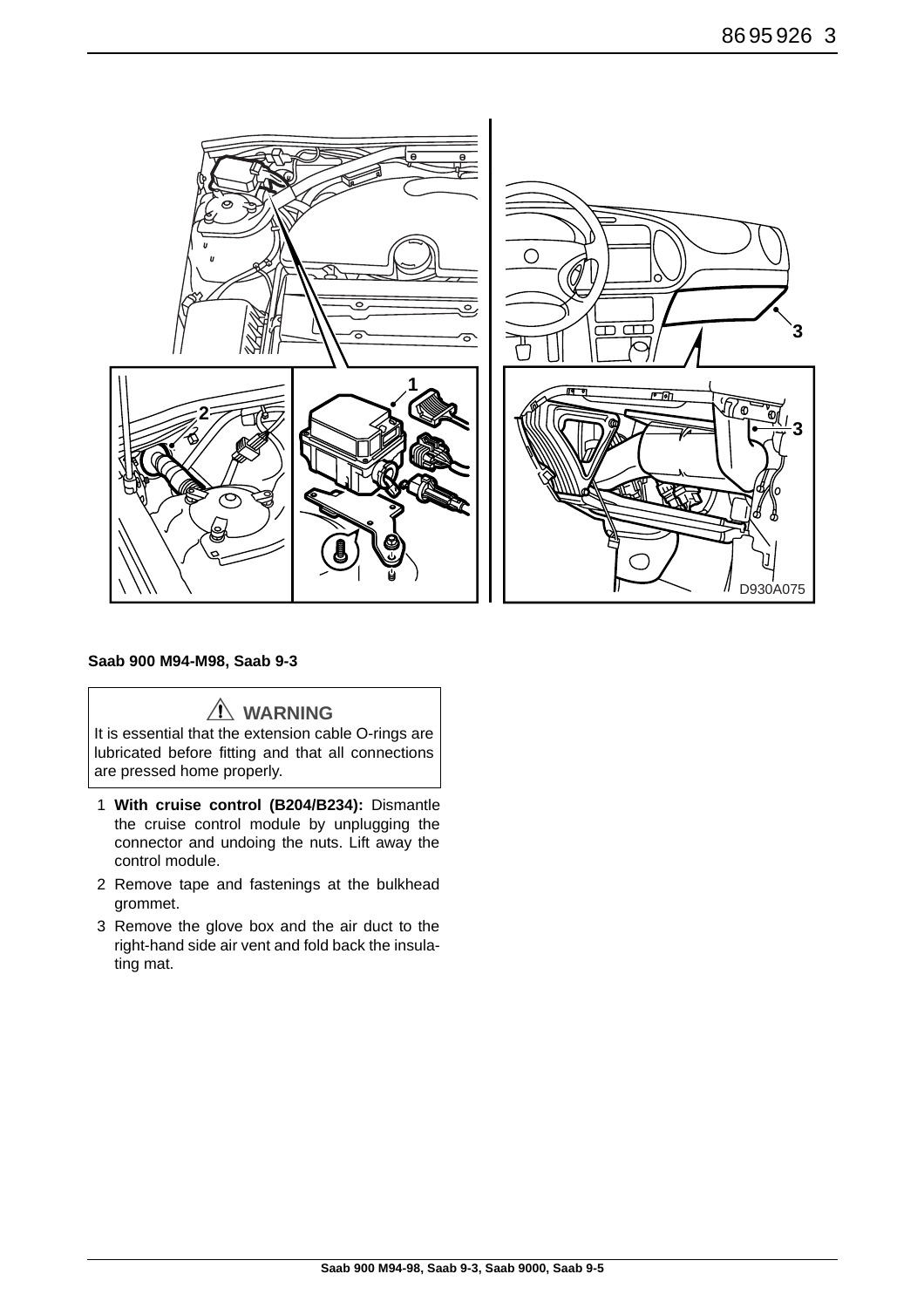

4 Pull the 2.0 m extension cable through the bulkhead.

Timer cables, if any, should be pulled through at the same time.

#### **Note**

Use soap solution to make it easier.

- 5 Connect the 2-metre connecting cable to the cabin socket and position the socket close to the right-hand A pillar.
- 6 Run the connecting cable inside the bulkhead partition and fasten it to the car's wiring harness, see illustration, so that it is not close to sharp edges or the like. Secure it in front of the glove box.
- 7 Seal the grommet with Teroson T242 (part no. 30 15 781) or equivalent sealant to prevent water running down the cable into the cabin.
- 8 Fit a cable tie around the grommet and seal with adhesive tape.
- 9 Refit the air duct and glove box. If necessary, measure and cut out the glove box for a better fit against the connector cable.
- 10 Mount the cabin socket below the dashboard near the A pillar, see illustration. Use an awl to mark the position of the hole. Screw the socket in place.
- 11 **With cruise control (B204/B234):** Fit the cruise control module.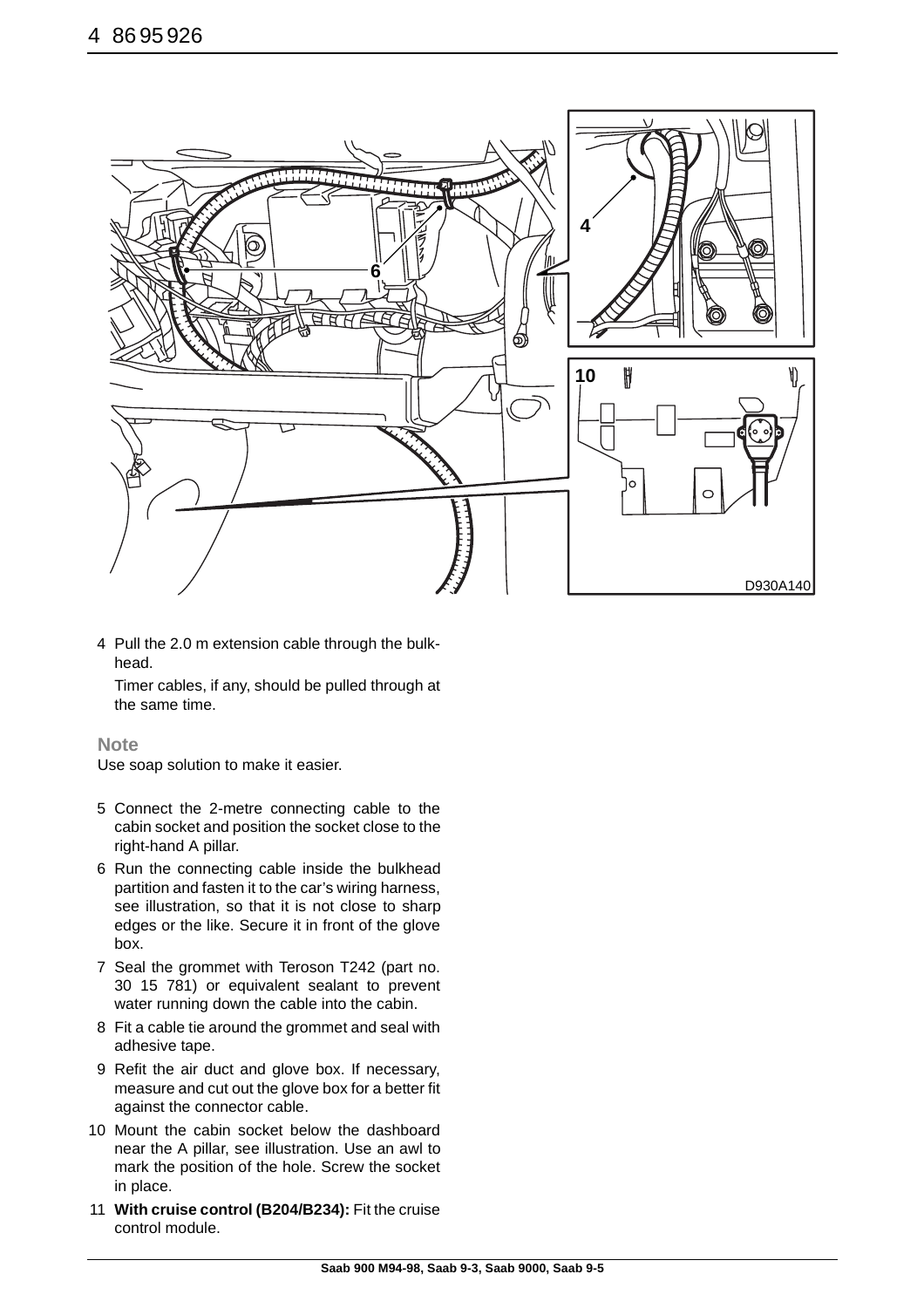

- 12 Remove the grille, right-hand direction indicator and headlamp.
- 13 Remove the air cleaner and put it to one side.
- 14 Lubricate the intake cable O-ring and connect the cable to the branch connector (A).

**If the car is already fitted with an engine block heater:** Unplug the cable from the engine heater. Withdraw the intake cable and push it up between the radiator and bumper member. Route the cable below the right-hand headlamp and further to the branch connector. Lubricate the intake cable O-ring and connect the cable to the branch connector (A).

- 15 Connect the 2.0 m extension cable to branch connector (B) and the 1.5 m extension cable to branch connector (C).
- 16 Connect the 1.5 m extension cable from branch connector C to the engine heater and fit the lock brace and heat shield.
- 17 Position the branch connector correctly on the wing liner below the right-hand direction indicator. Mark the hole and drill it using a 3.5 mm bit.
- 18 Deburr the hole and remove loose swarf and flakes of paint. Clean with Teroson FL cleaner. Apply Standox 1K Füllprimer. Apply finish paint. Use Terotex HV400 or Mercasol 1 on inside surfaces.
- 19 Mount the branch connector. Spray thin corrosion inhibitor, part no. 30 15 971, on the grounding

point when the cable lug has been mounted.

- 20 Make sure there are no cables in the engine bay that are in contact with hot or sharp details. Secure the cables if necessary.
- 21 Connect to a mains outlet and check with a voltmeter.
- 22 Refit the right-hand headlamp, direction indicator, air cleaner and grille.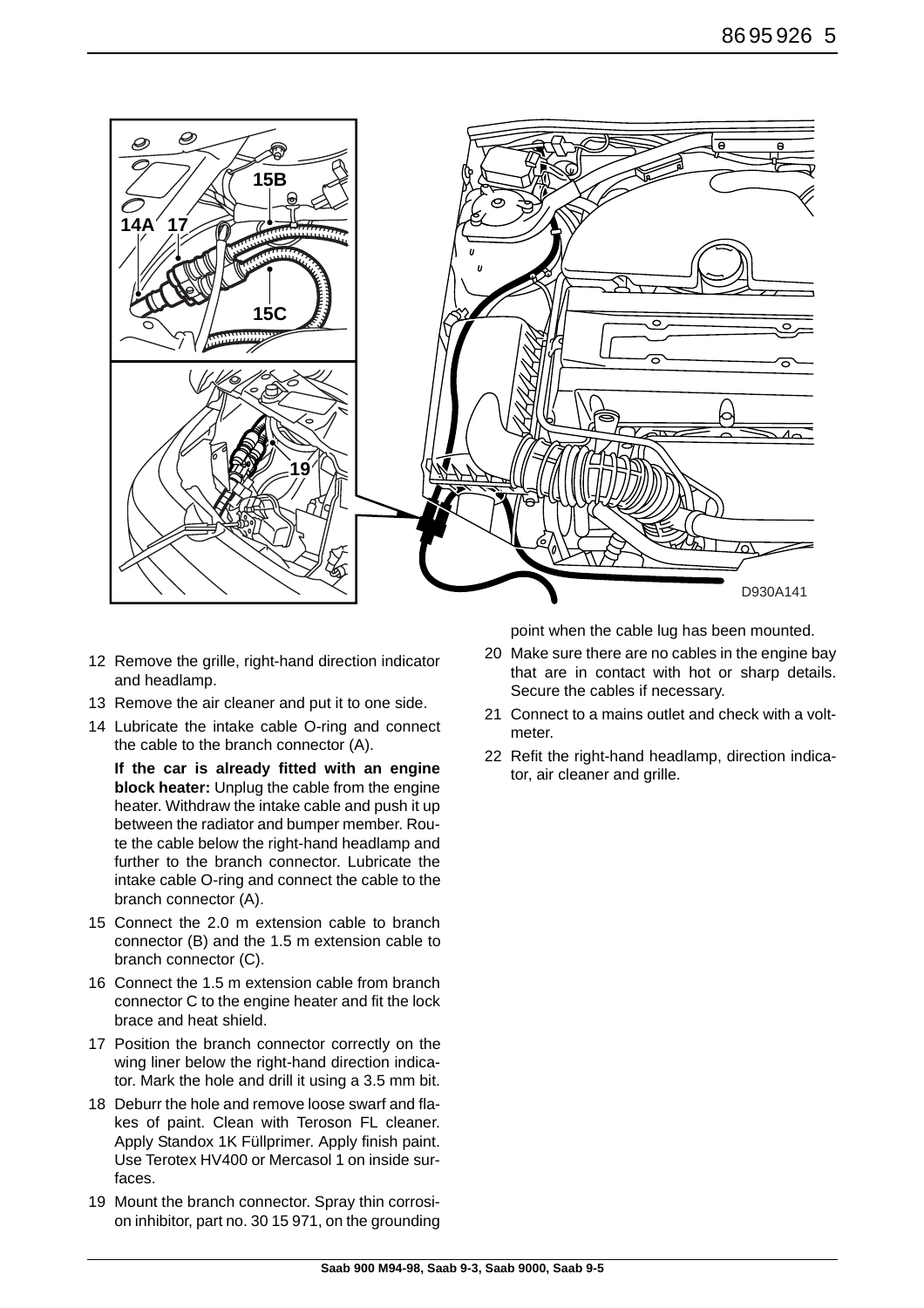

#### **Saab 9000**

### **WARNING**

It is essential that O-rings are lubricated before fitting and that all connections are pressed home properly.

- 1 Remove the cover over the bulkhead partition space.
- 2 Remove the noise baffle below the dashboard on the passenger side.
- 3 Fold the carpet aside, remove the clip securing the insulating mat and carefully bend it down.
- 4 Remove the trim from both A pillars, both speaker grilles and the screw that becomes accessible when the glove box lid is opened, or behind the SRS emblem if the car is equipped with a passenger airbag (use a magnetic screwdriver), and lift up the upper section of the dashboard.
- 5 From the bulkhead partition space in the engine bay, drill a 22 mm hole in the bulkhead partition in the area between the evaporator casing (cars with A/C or ACC) or the fresh-air filter (cars without A/C). Use a hole saw.
- 6 Deburr the hole and remove loose swarf and flakes of paint. Clean with Teroson FL cleaner. Apply Standox 1K Füllprimer. Apply finish paint. Use Terotex HV400 or Mercasol 1 on inside surfaces.

7 Insert the 2-metre connecting cable through the bulkhead partition to the place where the cabin socket is to be mounted.

Timer cables, if any, should be inserted at the same time.

8 Fit the kit's grommet from the inside and seal it with Terosan T242 (part no. 30 15 781) or equivalent sealant so that water cannot run down the cable into the cabin.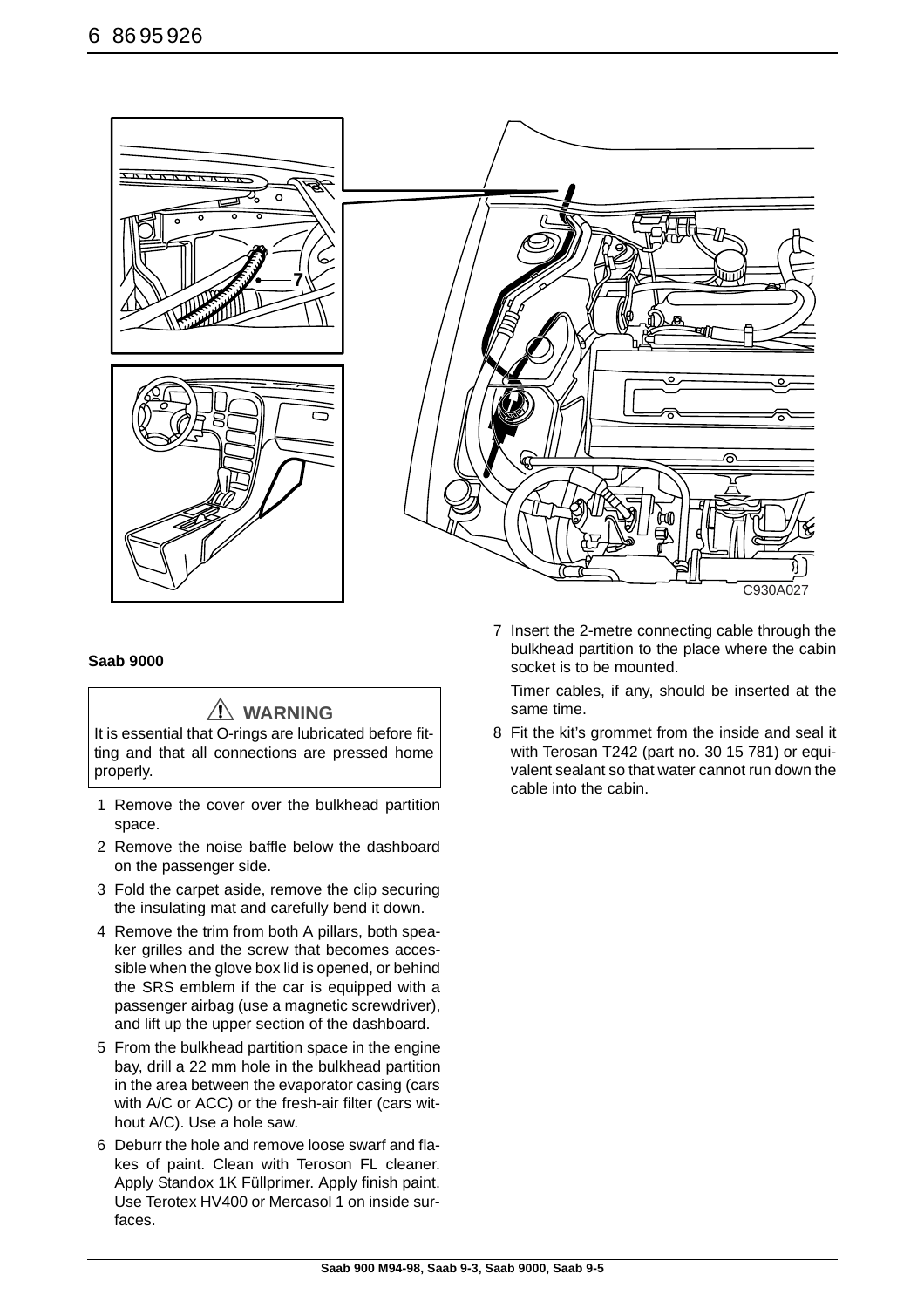

- 9 Position the cabin socket next to the front bracket for the centre console side panel, mark the positions of the holes using the socket as a template and drill the holes with a 3 mm bit.
- 10 Remove the side panel and introduce the connecting cable.
- 11 Refit the centre console's side panel.
- 12 Connect the 2-metre connecting cable to the cabin socket and screw the socket in place.
- 13 Fold the carpet back into place and refit the clip.
- 14 Refit the right-hand noise baffle under the dashboard.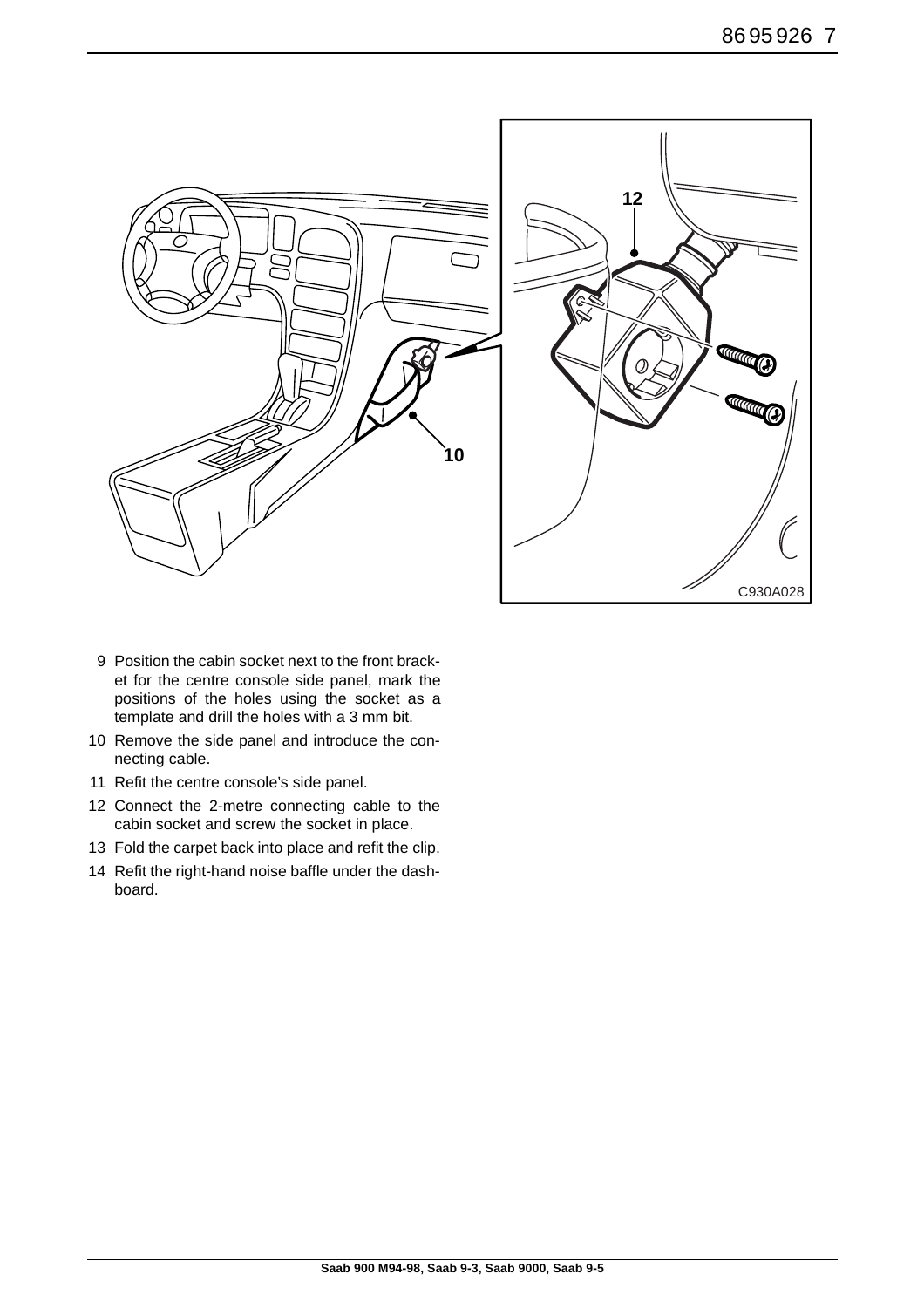



C930A029

15 Pull the connecting cable forward through the seal at the removable bulkhead partition and along the right-hand structural member to the expansion tank above the right-hand wheel housing.

Follow the A/C pipes, if fitted.

- 16 Lubricate the intake cable O-ring and connect the cable to the branch connector (A). If the car is already equipped with an engine heater, the cable should first be detached from it.
- 17 Connect the 2-metre connecting cable from the cabin socket to the branch connector (B) and the 1-metre connecting cable to the branch connector (C).
- 18 Connect the 1.5-metre connecting cable from the branch connector (C) to the engine heater and fit the lock brace over the connection to the engine heater. A click will be heard when the clip is correctly fitted in place.
- 19 Position the branch connector on the wheel housing, mark the position of the hole using the connector as a template and drill the hole with a 3.5 mm bit.
- 20 Deburr the hole and remove loose swarf and flakes of paint. Clean with Teroson FL cleaner. Apply Standox 1K Füllprimer. Apply finish paint. Use Terotex HV400 or Mercasol 1 on inside surfaces.
- 22 Make sure that no cables in the engine bay are in contact with hot or sharp components. Secure the cables as necessary.
- 23 Connect the equipment to a 220 V mains supply and check the 220 V socket with a voltmeter.
- 24 Fit the cover over the bulkhead partition space.
- 25 Fit the upper section of the dashboard, speaker grilles and A pillasr trim. Do not forget the screw that is accessible when the glove box lid is open or, if the car is equipped with a passenger airbag, that is behind the SRS emblem.

21 Fit the branch connector.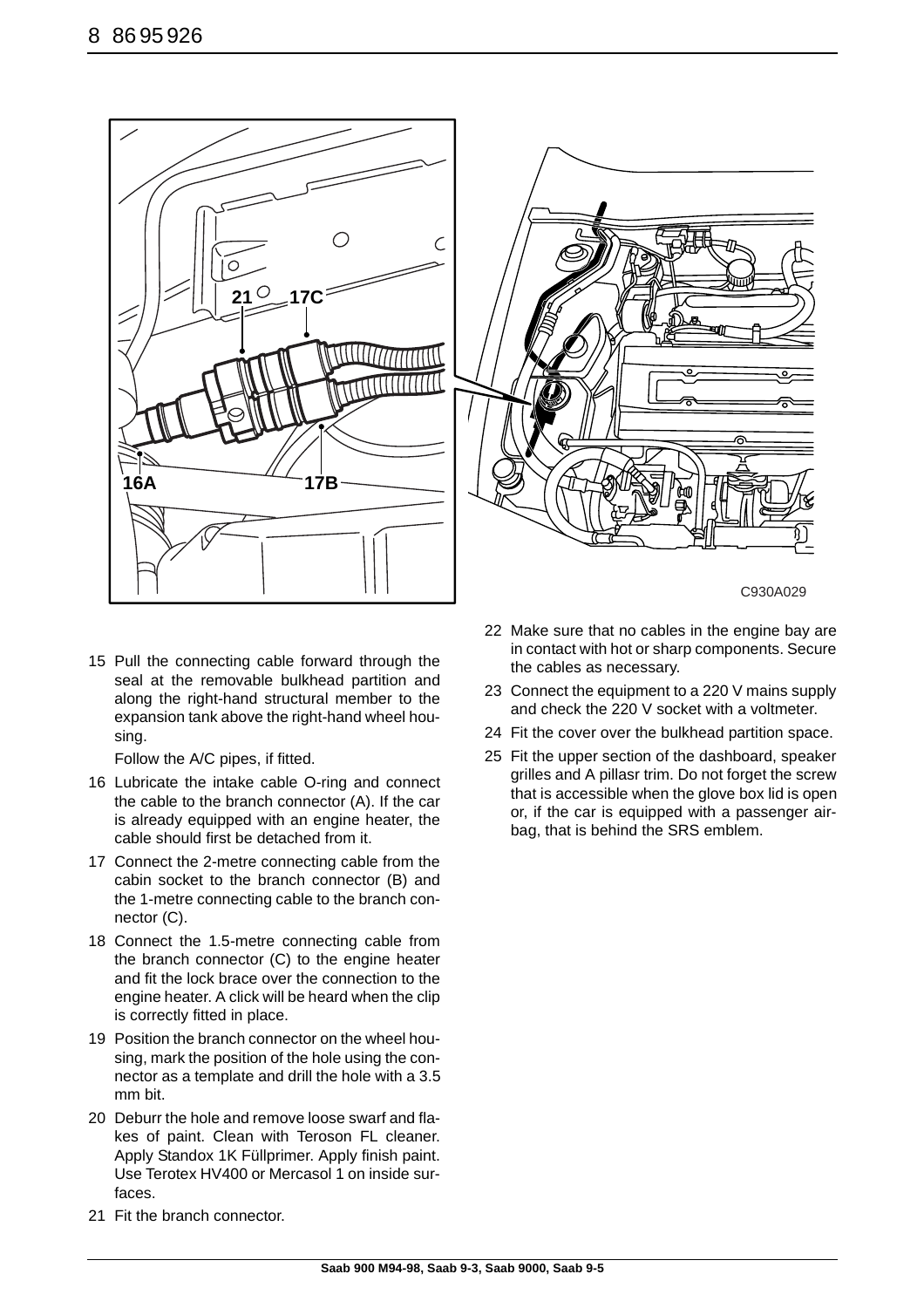

#### **Saab 9-5**

## **WARNING**

It is essential that the extension cable O-rings are lubricated before fitting and that all connections are pressed home properly.

- 1 If the car is fitted with a radio that is not a Saab original radio, make sure the customer is in possession of the radio code before commencing. Disconnect and lift out the battery.
- 2 Remove the left-hand direction indicator.
- 3 If the car is already fitted with an engine heater, its cable must first be disconnected.
- 4 Plug in the connector to the branch connector (A). Mark the position of the holes using the connector as a template, see illustration. Use a 5.5 mm drill and drill the holes.

#### **Important**

Use a drill stop to avoid drilling into the washer fluid reservoir.

- 5 Deburr the hole and remove loose swarf and flakes of paint. Clean with Teroson FL cleaner. Apply Standox 1K Füllprimer. Apply finish paint. Use Terotex HV400 or Mercasol 1 on inside surfaces.
- 6 Connect the 2.0 m extension cable to the branch

connector (B) and the 1.5 m extension cable to the branch connector (C). Screw on the branch connector.

7 Connect the 1.5 m extension cable from the branch connector (C) to the engine heater and fit the lock brace. Roll up the excess cable from the insert heater to the branch connector and fasten it beside the battery tray.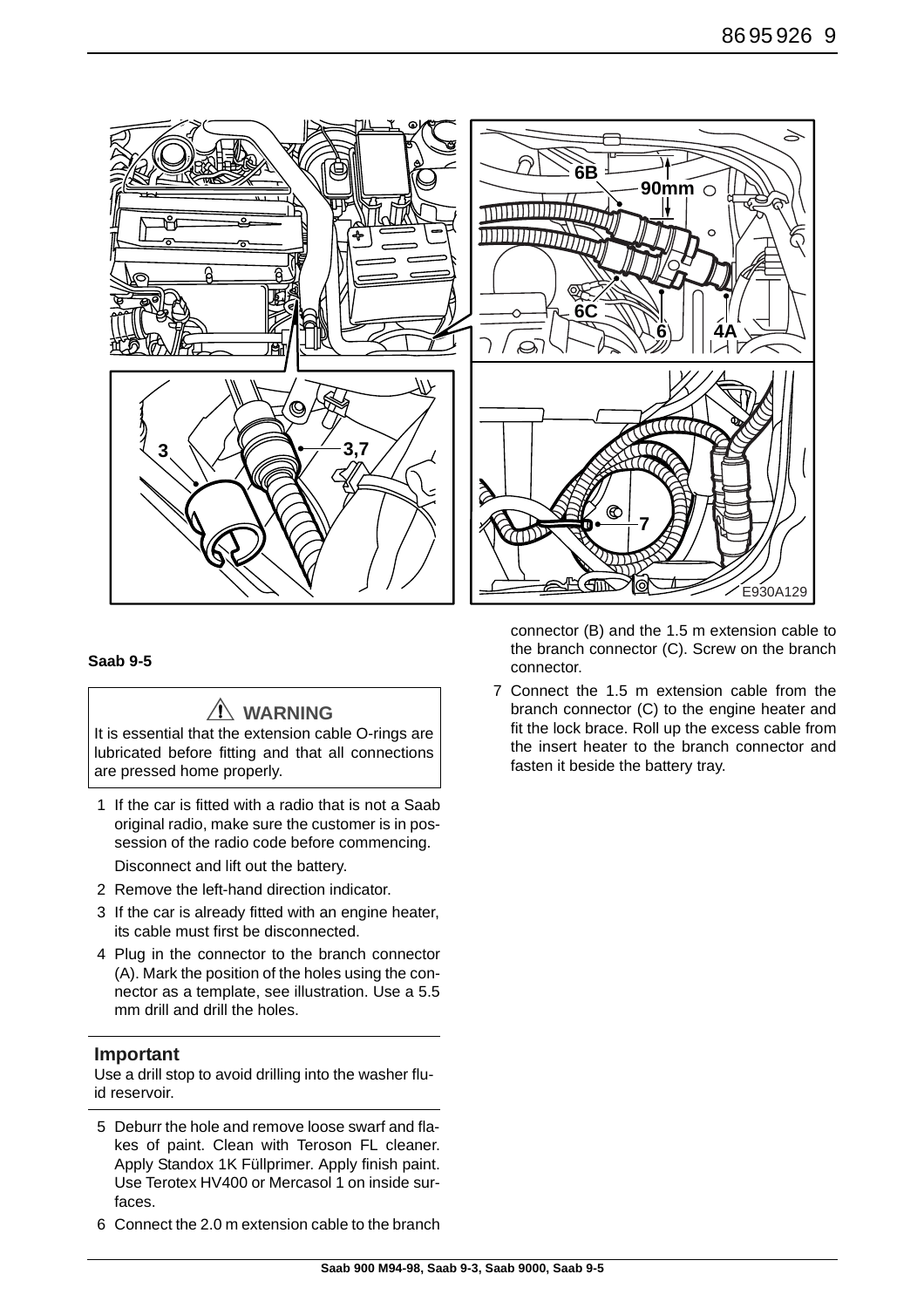

8 Remove the glove box and fold away the top of the carpet. If the glove box is cooled, detach the coolant hose.

**On automatic cars:** Undo the cable lug from the control module and put the cable out of the way.

- 9 Measure out and drill a 22 mm hole with a hole saw, see illustration. Cut away a small piece of the insulation on the outside of the bulkhead partition.
- 10 Remove burrs, loose cuttings and paint flakes from the hole. Clean with Teroson Cleaner FL. Apply Standox 1K Füllprimer and finishing paint. Use Terotex HV 400 or Mecasol 1 on inner surfaces.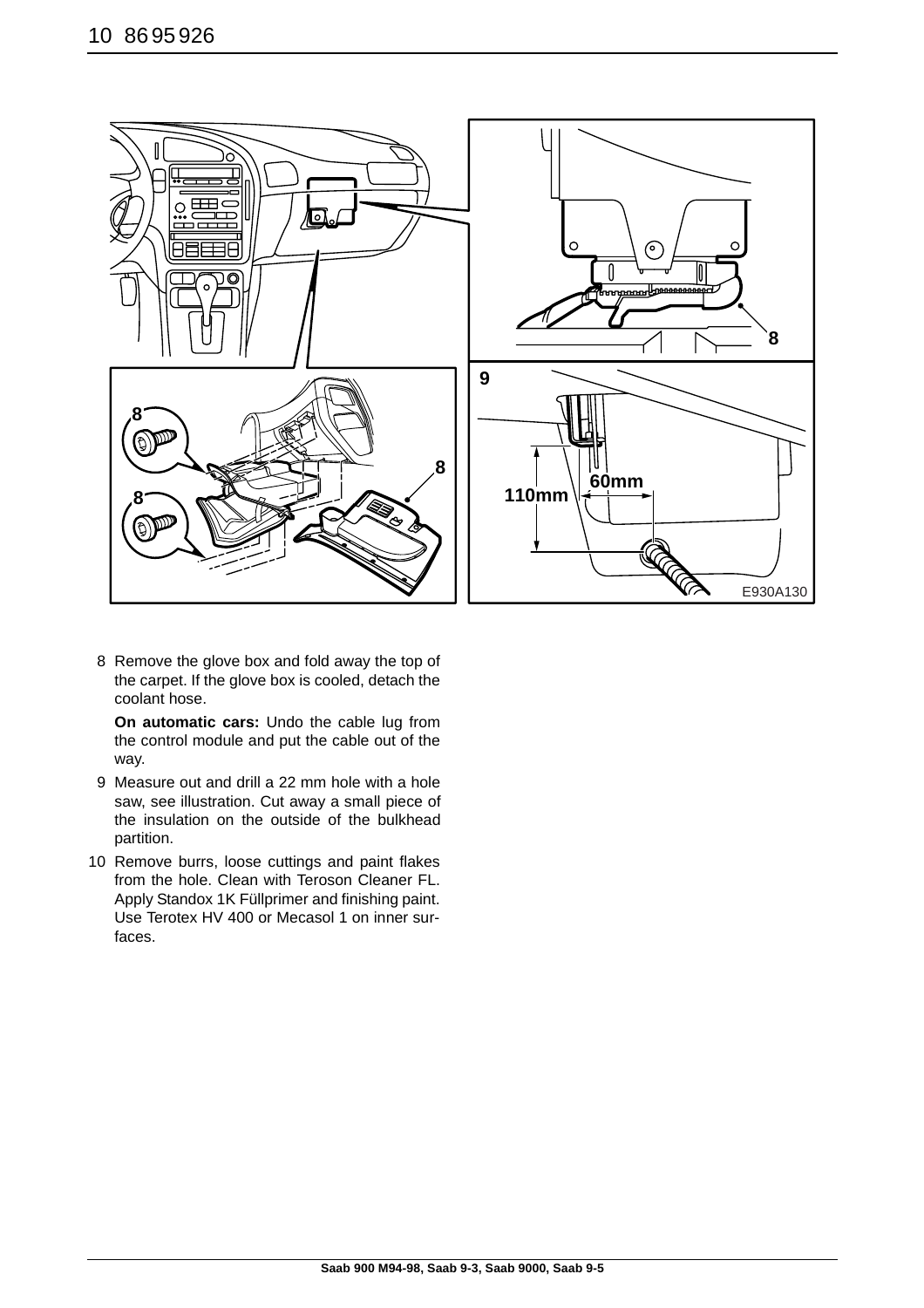

- 11 Lay the 2.0 m extension cable along the heater hoses to the bulkhead partition. From the bulkhead, the extension cable is to follow the wiring harness to the right.
- 12 Fit the kit's grommet on the connecting cable.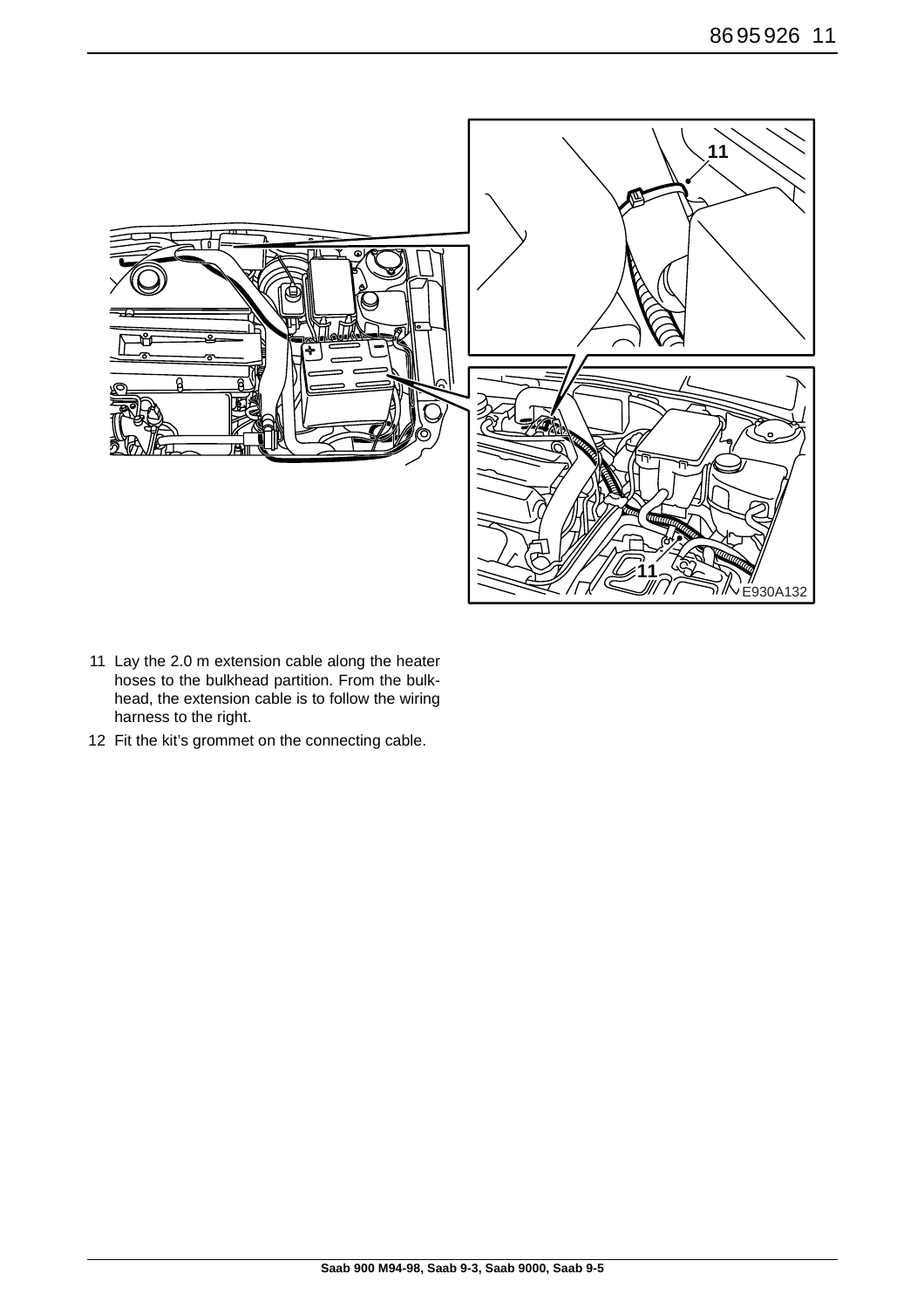

13 Insert the 2.0 m extension cable through the bulkhead grommet to where the cabin outlet is to be fitted. Secure the cable with cable ties. Timer cables, if any, should be inserted at the

same time.

- 14 Fit the grommet from the set from the outside and seal it with Terosan T 242 (part no. 30 15 781) or equivalent sealant.
- 15 Place the mains outlet on the knee protection panel close to the A-pillar, see illustration. Mark the position of the holes with an awl.
- 16 Connect the 2.0 m extension cable to the mains outlet and screw on the outlet.
- 17 **Automatic cars:** Reconnect the control module cable lug.
- 18 Refit the coolant hose on cooled glove box. Refit the glove box.
- 19 Refit the left-hand direction indicator.
- 20 Make sure there are no cables in the engine bay that are in contact with hot or sharp details. Secure the cables on non-moving parts with cable ties.
- 21 Connect to the mains and check the mains outlet with a voltmeter.
- 22 Refit the battery and connect it. Adjust the car clock and date, and program the radio code if the radio is not a Saab original.